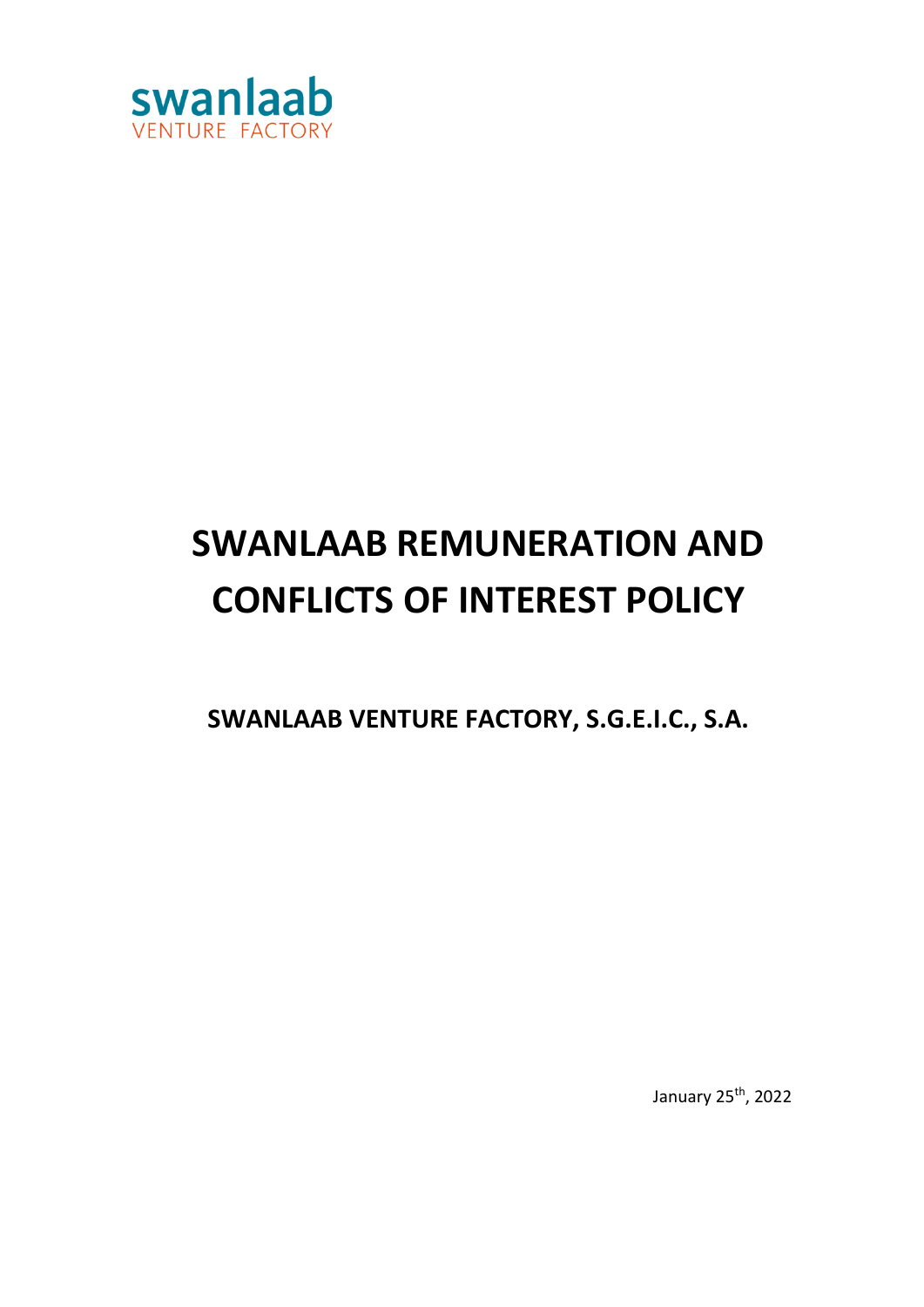

**Swanlaab Remuneration and Conflicts of Interest Policy**

# **Version Control**

| Date       | <b>Version</b> | Concept           | <b>Last modification</b>            |
|------------|----------------|-------------------|-------------------------------------|
| 06/15/2017 | 01             | Document creation |                                     |
| 01/25/2022 | 02             | Update            | Integration of sustainability risks |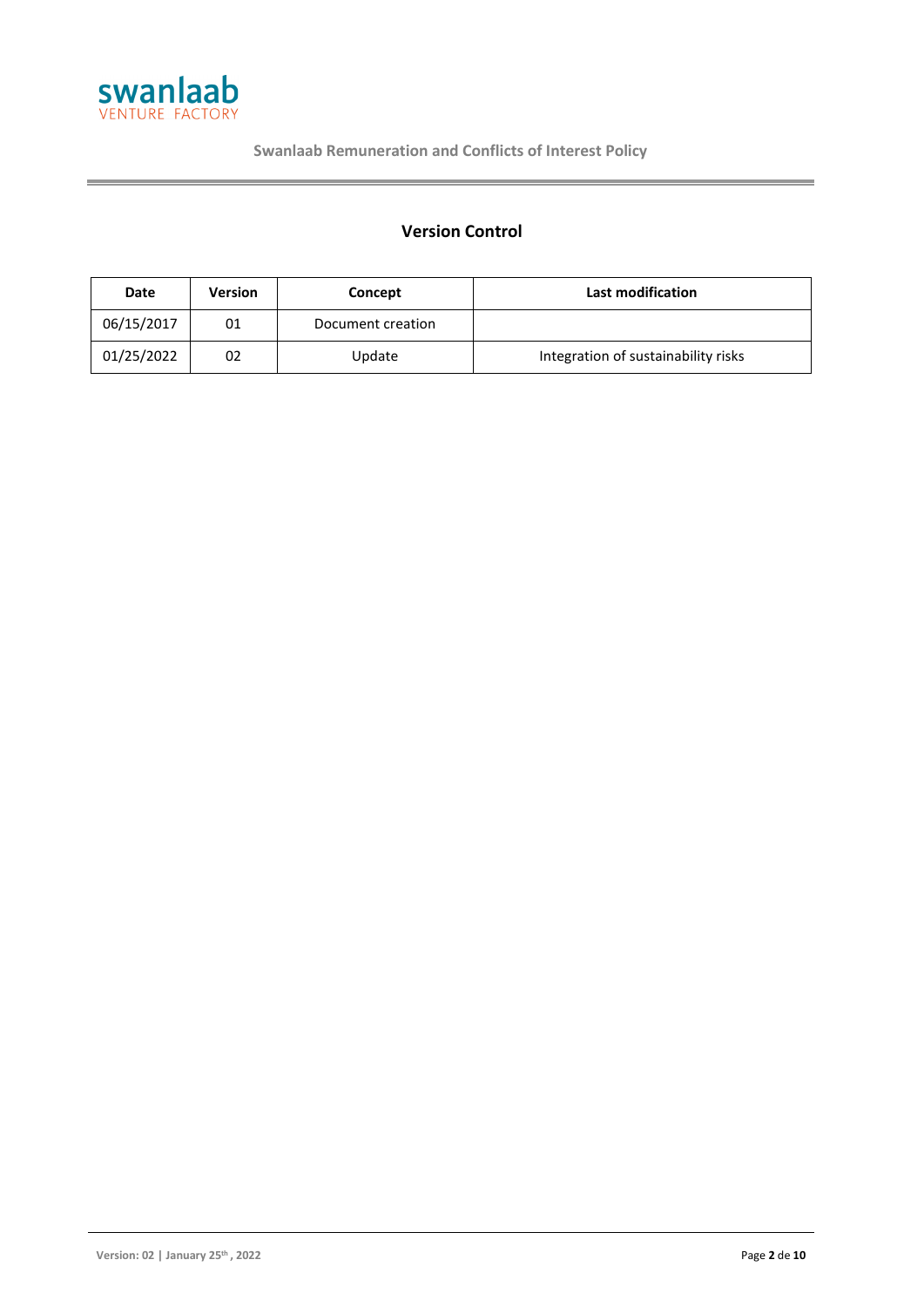

# **Contents**

| 1. |      |                                                                             |  |  |  |
|----|------|-----------------------------------------------------------------------------|--|--|--|
| 2. |      |                                                                             |  |  |  |
| 3. |      |                                                                             |  |  |  |
|    | 3.1. |                                                                             |  |  |  |
|    | 3.2. |                                                                             |  |  |  |
|    | 3.3. |                                                                             |  |  |  |
|    | 3.4. |                                                                             |  |  |  |
| 4. |      |                                                                             |  |  |  |
|    | 4.1. |                                                                             |  |  |  |
|    | 4.2. |                                                                             |  |  |  |
|    | 4.3. | Identification of Possible Conflicts of Interest and Mitigation Measures  8 |  |  |  |
|    | 4.4. |                                                                             |  |  |  |
|    | 4.5. |                                                                             |  |  |  |
| 5. |      |                                                                             |  |  |  |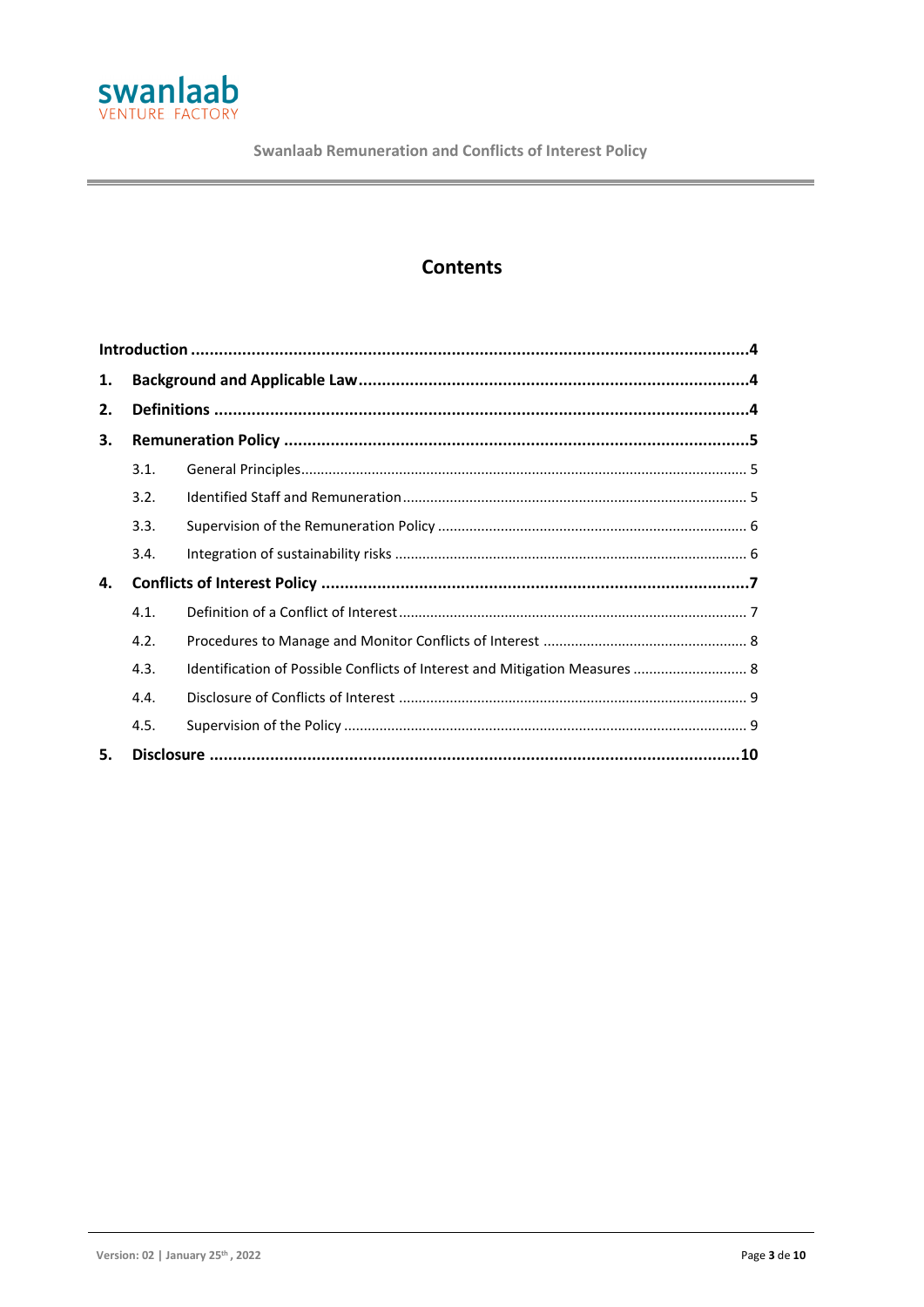

#### <span id="page-3-0"></span>**Introduction**

Swanlaab Venture Factory, S.G.E.I.C., S.A. (hereinafter "the Management Company") is a Spanish company registered in the *Registro de sociedades gestoras de entidades de inversión de tipo cerrado* of the CNMV with number 100 and registered offices in Madrid, Arbea Campus Business, building 2, 1st floor, 28108, Alcobendas.

In compliance with the requirements introduced by the Spanish Law "Ley 22/2014, de 12 de Noviembre" and being aware of the importance of prudent and efficient risk management, the Management Company has established remuneration and conflicts of interest policies, which comply with the abovementioned law.

# <span id="page-3-1"></span>**1. Background and Applicable Law**

On November  $13<sup>th</sup>$  2014, the Spanish Law "Ley 22/2014, de 12 de Noviembre", by which are regulated private equity and venture capital funds and similar investment vehicles, was published in the BOE and thus entered into force. This law incorporates into the Spanish law the Directive 2011/61/EU of June 8<sup>th</sup>, 2011, on alternative investment fund managers (AIFMD, hereinafter).

Under the new regulatory framework, Fund Managers are required to establish and implement a remuneration and conflict of interest policies.

The applicable regulation is mainly composed, if not exclusively, of the following:

- Directive (UE) 61/2011 of the Commission, of 8<sup>th</sup> of June 2011, related on alternative investment fund managers;
- Delegated Regulation (UE) 231/2013 of the Commission, of 19<sup>th</sup> of December 2012, by which the Directive 2011/61/EU is complemented;
- Delegated Regulation (UE) 604/2014 of the Commission, of 4<sup>th</sup> of March 2014, by which the Directive 2011/36/EU is complemented;
- "*Guidelines on sound remuneration policies under the AIFMD*" published by ESMA;
- The Spanish Law "Ley 35/2003, de 4 de noviembre, de Instituciones de Inversión Colectiva"; and,
- The Spanish Law "Ley 22/2014, de 12 de noviembre, por la que se regulan las entidades de capitalriesgo, otras entidades de inversión colectiva de tipo cerrado y las gestoras de entidades de inversión colectiva de tipo cerrado".

# <span id="page-3-2"></span>**2. Definitions**

For the purposes of this document, the following definitions are set up:

- "Vehicle" means any investment vehicle managed by the Management Company;
- "Company" means any corporation or business a Vehicle is invested in;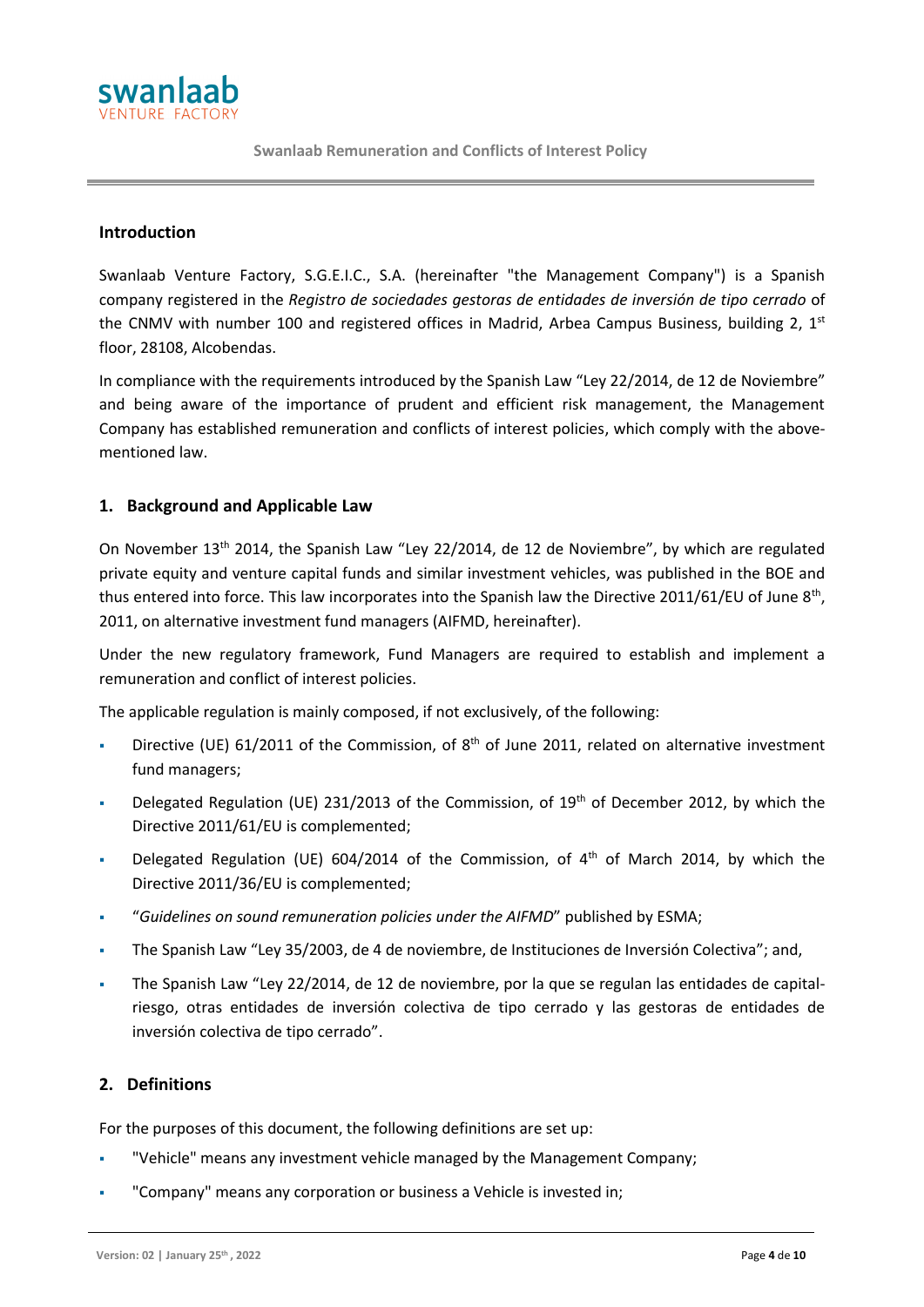

- "Management Company": Swanlaab Venture Factory, S.G.E.I.C., S.A.; and,
- "Relevant Person" means any member of the management or analysis team, employees, directors or Partners of the Management Company.

# <span id="page-4-0"></span>**3. Remuneration Policy**

# <span id="page-4-1"></span>**3.1. General Principles**

**Prudent and efficient risk management**: the remuneration policy will be in line with sound and efficient risk management practices and will not create any incentives to take risks, which are incompatible with the risk profile of the Vehicles managed by the Management Company.

**Transparency**: the guidelines on the remuneration of the identified staff will be internally and externally disclosed. In this sense, these policies will be available on the website of the Management Company.

**Alignment with long-term interests**: the remuneration policy will be compatible with the Management Company's long-term strategy, objectives, values and long-term interests. Additionally, internal policies will be established to mitigate and avoid potential conflicts of interest.

#### <span id="page-4-2"></span>**3.2. Identified Staff and Remuneration**

In this section, the remuneration policy for the identified staff within the Management Company is described:

#### *Board of Directors*

As provided by the Bylaws of the Management Company, the directors' position is free, except the Chief Executive Officer, who receives remuneration.

Nonetheless, a director can be an employee of the Management Company and thus receives a fixed remuneration according to the corresponding labor contract.

#### *Employees*

For the purposes of this policy, employees who intervene directly or indirectly in the decision-making process of any investment are considered as *identified staff*.

These employees who are part of the identified staff receive only a fixed remuneration as established in the corresponding labor contracts, which is set-up based on:

- Professional category;
- Degree of responsibility;
- Functions performed;
- Objective fulfillment; and,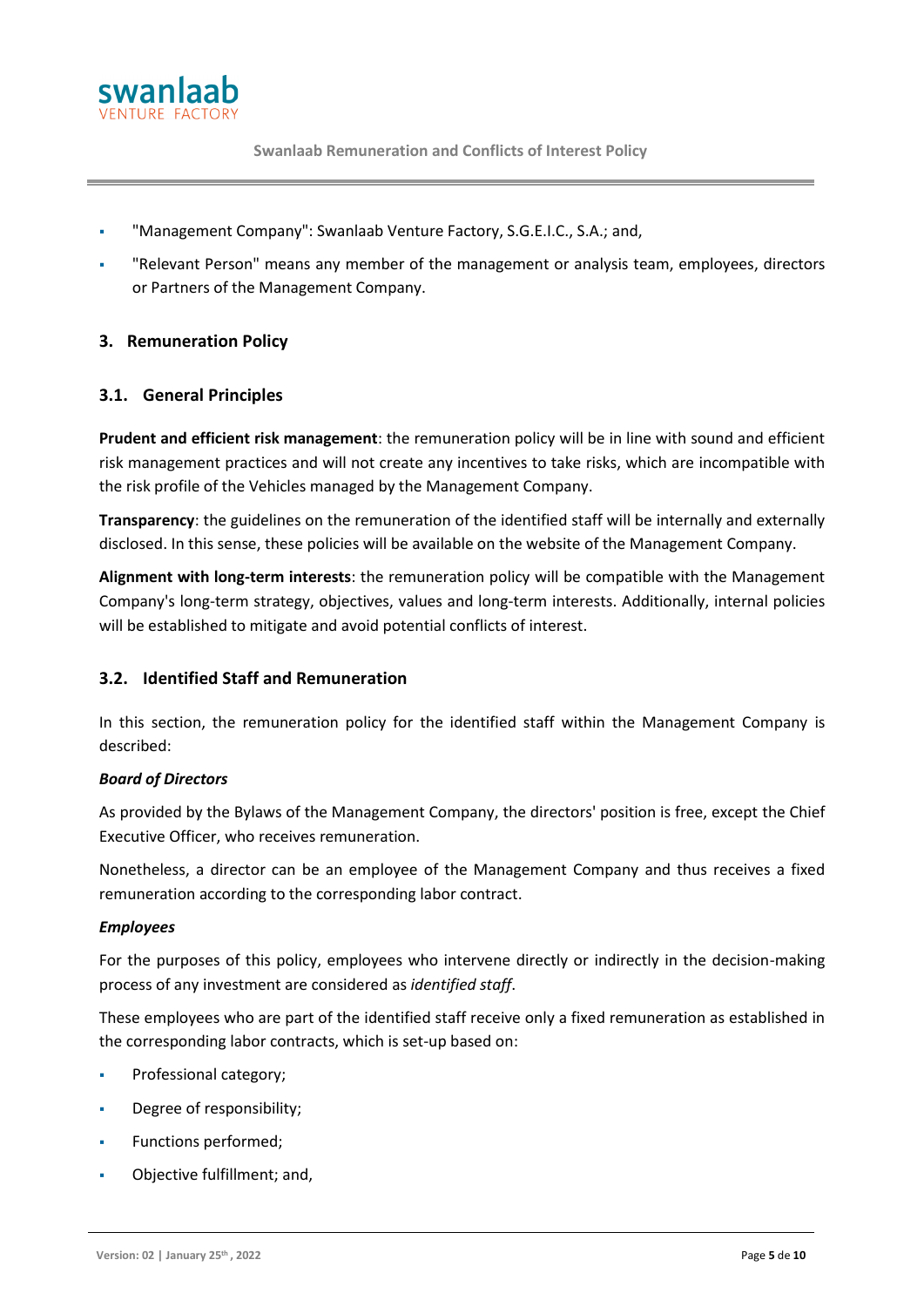

Level of commitment.

VENTURE FACTOR

The Board of Directors establishes discretionally the remuneration policy for the Management Company.

Fixed remuneration does not include remuneration in kind or pension plans.

#### <span id="page-5-0"></span>**3.3. Supervision of the Remuneration Policy**

Both internal and external controls are established to monitor and supervise the remuneration policy of the Management Company.

Internally, the Board of Directors will annually review the remuneration policy, in order to verify compliance with the remuneration policies and procedures adopted by the *Supervisory Committee*. Moreover, the Board may recommend amendments or updates. In addition, the Board of Directors proposes the annual remuneration of the Chief Executive Officer, which has to be approved by the General Shareholders' Meeting.

The Compliance Unit of the Management Company will verify the existence and correct implementation of the remuneration policy and the Risk Management Unit will evaluate the impact of the remuneration policy on the risk profile of the Management Company and its Vehicles.

Externally, the remuneration policy is subject to the supervision of the CNMV.

#### <span id="page-5-1"></span>**3.4. Integration of sustainability risks**

Swanlaab's commitment to society promotes sustainability and mitigates related environmental, social or governance risks. In order for its employees to pursue those goals, Swanlaab integrates sustainability risks into its compensation policies.

To this end, Swanlaab requires, within the framework of its remuneration principles, that the variable remuneration of its employees does not encourage the assumption of excessive risks relating to sustainability risks in relation to investments regulated by the European SFDR Regulation.

Through its remuneration policy, Swanlaab aims to promote commitment to the social environment, contribute to responsible and sustainable development and have a positive effect on society.

This involvement is based on two main pillars:

- **•** Promoting respect for human rights, and
- The protection of the environment and the fight against climate change.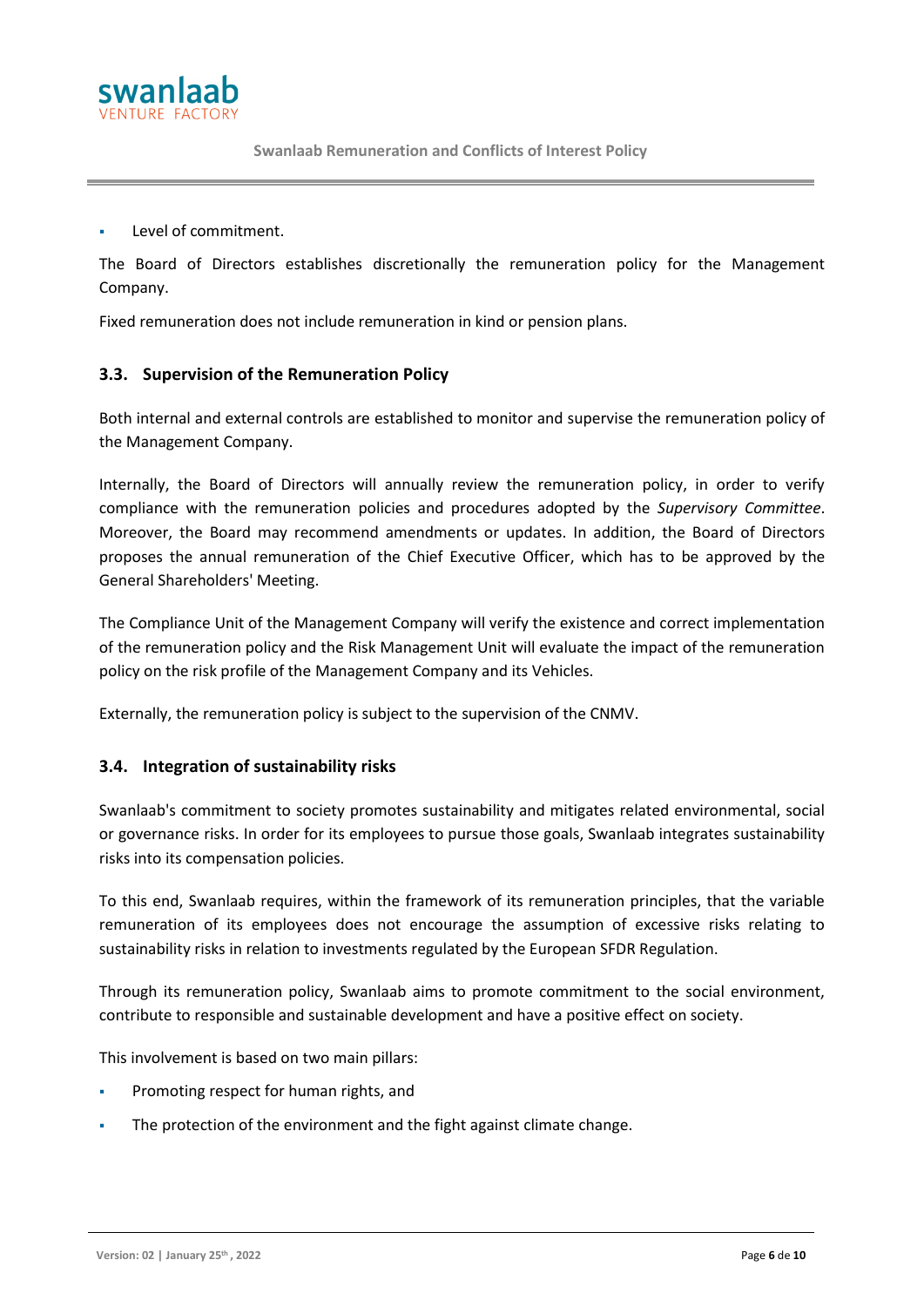

# <span id="page-6-0"></span>**4. Conflicts of Interest Policy**

The Management Company recognizes that conflicts of interest may arise when carrying out its activities. The present policies aim to:

- identify the conflicts of interest that may arise; and,
- establish adequate mechanisms to prevent, manage and monitor the conflict of interest.

The objective is to effectively manage the possible conflicts that may arise and to provide clarity and transparency to all parties that could be affected.

The present policy has been designed taking into account the size and complexity of the Management Company.

# <span id="page-6-1"></span>**4.1. Definition of a Conflict of Interest**

A conflict of interest occurs whenever the Management Company or a Relevant Person is in any of the following situations:

- They can obtain a financial benefit or avoid a financial loss at the expense of any client, Vehicle or Company.
- They have an interest in the results of a service provided to the client, Vehicle or the Companies which is not aligned with the client, Vehicle or the Companies interests.
- They have financial or other incentives to favor the interests of one Vehicle, one client or group of clients over the interests of another Vehicle or the interests of one investor over the interests of another investor or group of investors of the same Vehicle.
- They carry out the same activity for a Vehicle and for another Vehicle or client; in particular, if this activity is not regulated by in the Management Company, Offering Documents, Prospectus or any other applicable legal document.
- They receive from any individual or business different from the Management Company or its Vehicles additional incentives in relation to the service provided other than standard commissions or remunerations established in the Management Company Bylaws, Offering Documents, Prospectus and any other applicable document.

For the purposes of the present policy, conflicts that may arise from the business building services provided by International Venture Consultants, S.L. to the Companies are excluded from the definition of Conflict of Interest. Nonetheless, according to the Prospectus of the Vehicle ("Reglamento de Gestión") of the Vehicles, the Management Company must report annually to the Supervisory Committee on the services provided by International Venture Consultants, S.L. to the Companies, as well as the cost of the services.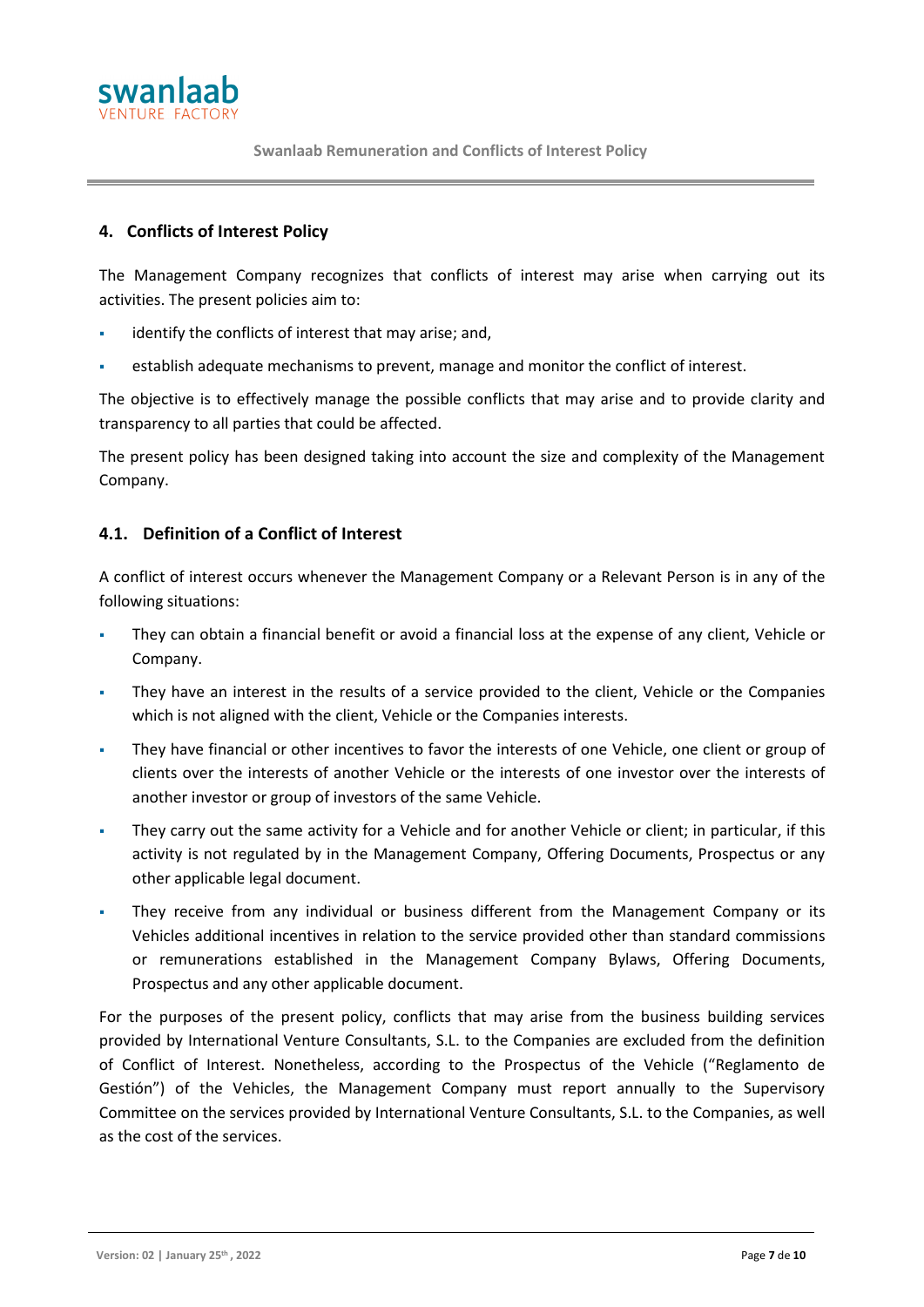

# <span id="page-7-0"></span>**4.2. Procedures to Manage and Monitor Conflicts of Interest**

In any situation constituting a possible conflict of interest, the Management Company, through the Board of Directors, will act according to the following procedures:

- Identify the conflict of interest that may arise when providing investment services.
- Avoid and mitigate any damage to the affected parties that may arise from the conflict of interest.
- Inform the parties affected by the conflict of interest when it cannot be avoided by the mechanisms and guidelines established in the Internal Code of Conduct ("Reglamento Interno de Conducta) of the Management Company, Prospectus or any other legal applicable document.

# <span id="page-7-1"></span>**4.3. Identification of Possible Conflicts of Interest and Mitigation Measures**

In this section, the possible conflicts of interest that the Management Company has identified and the corresponding mitigation measures that have been established are described hereunder.

#### **Management of sensitive information flows**

Definition: a Relevant Person has obtained private information on a transaction while carrying out its business activities and uses this private information for its own benefit.

Adopted Measures: the use of privileged information is prohibited as well as its disclosure to third parties in accordance with the Internal Code of Conduct of the Management Company.

▪ **Investment in a Company in which a Relevant Person has any kind of economic incentive.**

Definition: investment by a Vehicle managed by the Management Company in a Company in which a Relevant Person has private interests and obtains, through the operation, a profit to the detriment of the Vehicle.

Adopted Measures: in the event of a possible conflicts of interest, the Vehicle Supervisory Committee as well as the Board of Directors of the Management Company must analyze and certify that the transaction does not prejudice the interests of the Vehicle and its investors as well as disclose the private interests or economic incentives the Relevant Person obtains from the transaction.

# Contracting a service by a Company or the Management Company from a provider in which a **Relevant Person has any kind of economic incentive.**

Definition: a Company or the Management Company contracts professional services to a provider in which a Relevant Persons has private interests or economic incentives.

Adopted Measures: the Board of Directors of the Management Company must approve and guarantee that such contracting is carried out according to market conditions and is not prejudicial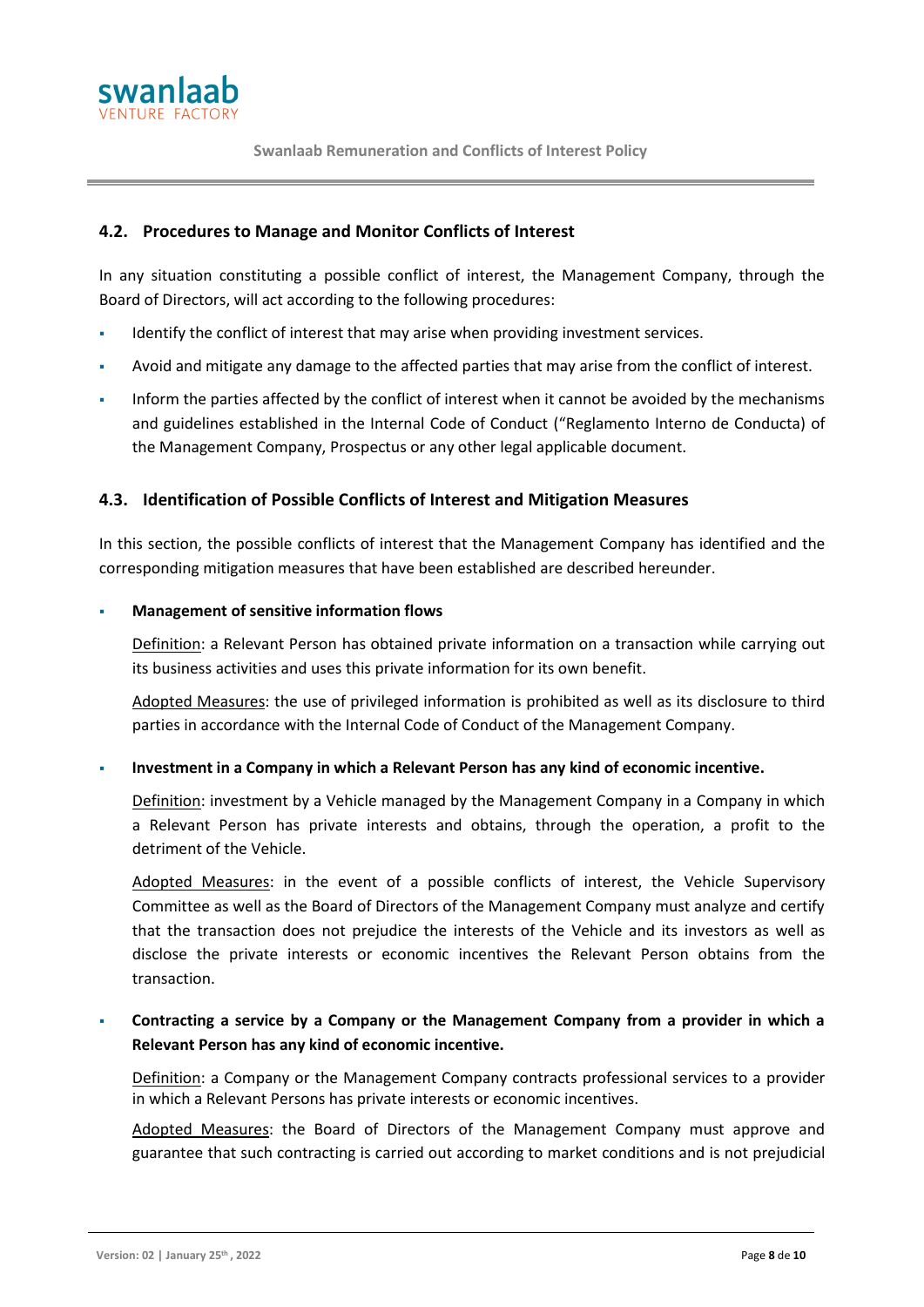

**Swanlaab Remuneration and Conflicts of Interest Policy**

to third parties, as well as disclosing to the shareholders and/or investors of the Vehicle the economic terms of such contract.

#### Short-term management of the Management Company with excessive risk taking.

Definition: excessive risk-taking by a Relevant Person to benefit from short-term incentives to the detriment of investors' interest.

Adopted Measures: the Management Company's remuneration policy guarantees the sustainable management of the business and avoids the existence of incentives to obtain short-term benefits in detriment of the investors; in particular, the remuneration received by the identified staff<sup>1</sup> is exclusively fixed and is not linked to the results obtained by the Vehicle.

#### **Co-investment in a Company.**

Definition: a Relevant Person realizes a co-investment with a Vehicle managed by the Management Company under preferential conditions.

Management measures: Co-investment by a Relevant Person is not authorized.

#### **Company Valuation.**

Definition: Excess valuation of the Companies or the Vehicles in the interest of a Relevant Person.

Adopted Measures: In order to guarantee independence of the asset valuation, the Management Company has hired a third-party valuation expert to value the Companies. Likewise, the absence of variable remuneration linked to the evolution of the net asset value mitigates, to a large extent, the possible economic incentive to value assets above their fair value.

# <span id="page-8-0"></span>**4.4. Disclosure of Conflicts of Interest**

The Management Company shall keep an updated record with all the necessary information on the conflicts of interest that may have occurred for a minimum period of 5 years.

Specifically, the following information shall be recorded:

- Identification of the parties that have been exposed to the conflict of interest.
- Date on which the conflict of interest took place.
- Detailed description of the conflict of interest as well as the causes that may explain its occurrence.
- Detailed description of the measures that have been taken to manage the conflict of interest.

#### <span id="page-8-1"></span>**4.5. Supervision of the Policy**

This policy will be reviewed annually. A change may take place in the following situations:

 $1$ <sup>1</sup> The identified staff is described in section 3.2.